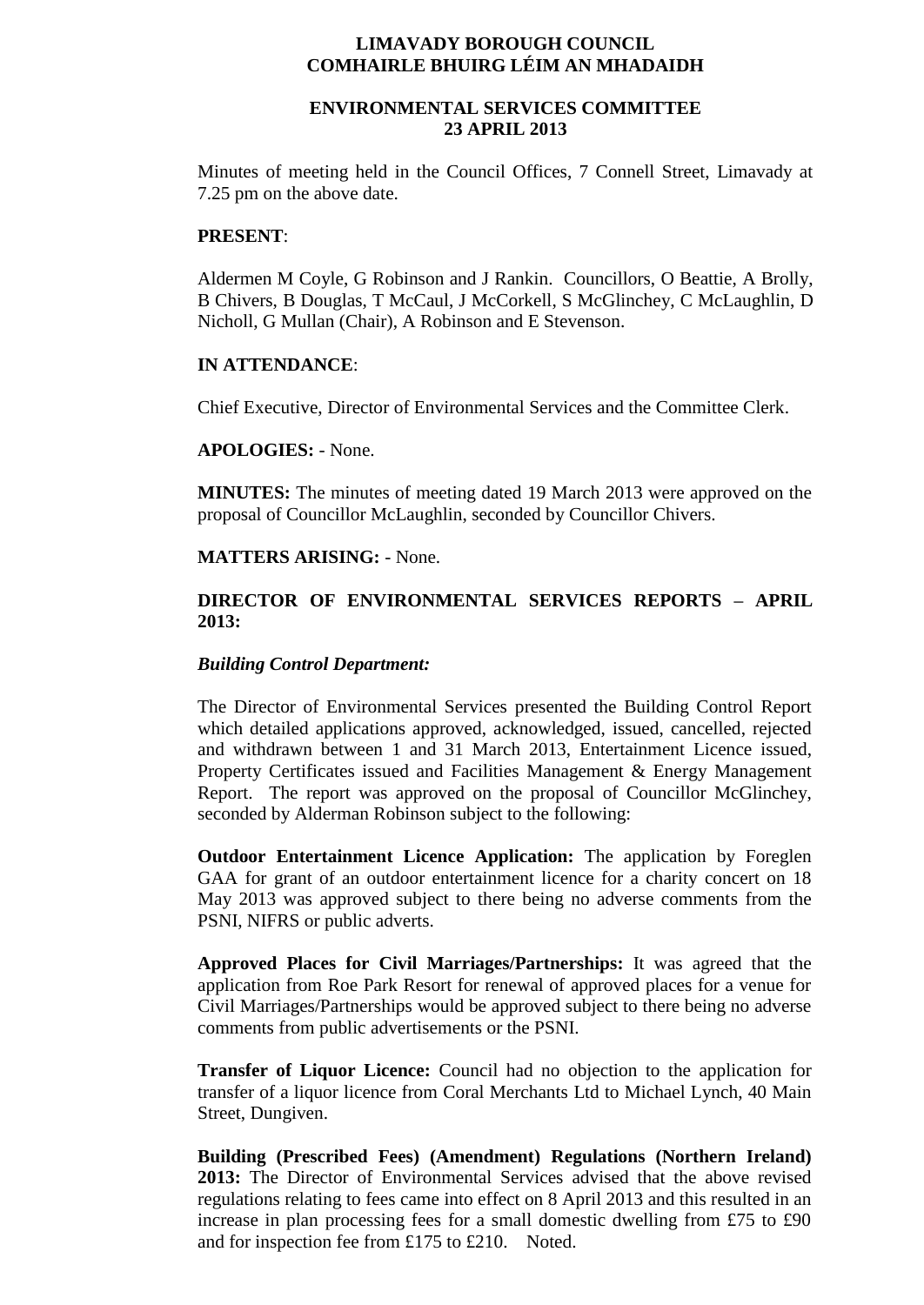**Electricity Procurement:** The Director of Environmental Services outlined that the joint procurement exercise carried out last year amongst a number of Councils in Northern Ireland for the supply of electricity to Councils had been repeated this year. He said due to the short timescale for acceptance of tenders, officers evaluated the tenders received and awarded Airtricity the contract for Councils non-half hourly sites and Power NI for all half hourly sites. He added that the overall savings in comparison to last year's tender was approximately 2%. Council retrospectively approved acceptance of the tenders.

### *Environmental Health Department:*

The Director of Environmental Services presented the Environmental Health Report which detailed information relating to Environmental Health, Health Safety & Wellbeing and Pollution Control. The report and recommendations were approved on the proposal of Councillor McCaul, seconded by Alderman Robinson subject to the following:

**Private Tenancy Order (NI) 2006:** The Director of Environmental Services explained that the Private Tenancies Order makes provision with respect to privately rented dwelling houses in Northern Ireland to deal with certain obligations of landlords and tenants under private tenancies. These included issue of certificates of fitness and determination of rent limit. He said if the property met the fitness standard, the Council would issue a certificate of fitness, however if the Council was not satisfied that the dwelling met the fitness standard, it would issue the landlord and tenant with a notice of refusal. It was noted that under the legislation two certificates had recently been issued for properties in the Borough.

**Owenbeg Sports complex:** It was agreed that a Sports Safety Certificate would be issued for Owenbeg Sports Complex for a reduced maximum number of spectators of 5055. It was further agreed that the Certificate and associated provisions would be reviewed and amended once all remaining outstanding works had been completed to permit maximum capacity.

## *Technical Services Report:*

The Director of Environmental Services presented the Technical Services Report and enlarged thereon. The items for information were noted and the report was adopted on the proposal of Councillor McLaughlin, seconded by Councillor Brolly subject to the following:

**Contract for the Haulage, Recycling and Processing to End Markets for Mixed Dry Recyclable Waste – Regen Waste Ltd:** Members were advised that a payment of monies due to Council had been received from Regen for the period September 2012 to February 2013 which were less than what had been invoiced to them. Several comments were made on the contract and to acceptable levels of contamination by both Council and Regen Waste Ltd. It was noted that advice was being sought regarding the recovery of the remaining monies.

**Quotation for Supply & Delivery of 1No Kubota L-4240 Tractor:** It was agreed that quotation submitted from DA Forgie for supply and delivery of 1 Kubota L4240 Tractor in the sum of £18,500+VAT would be accepted.

**Benone Golf Course:** Technical Service staff were commended on work carried out at Benone Golf Course. It was suggested that some minor pieces of work